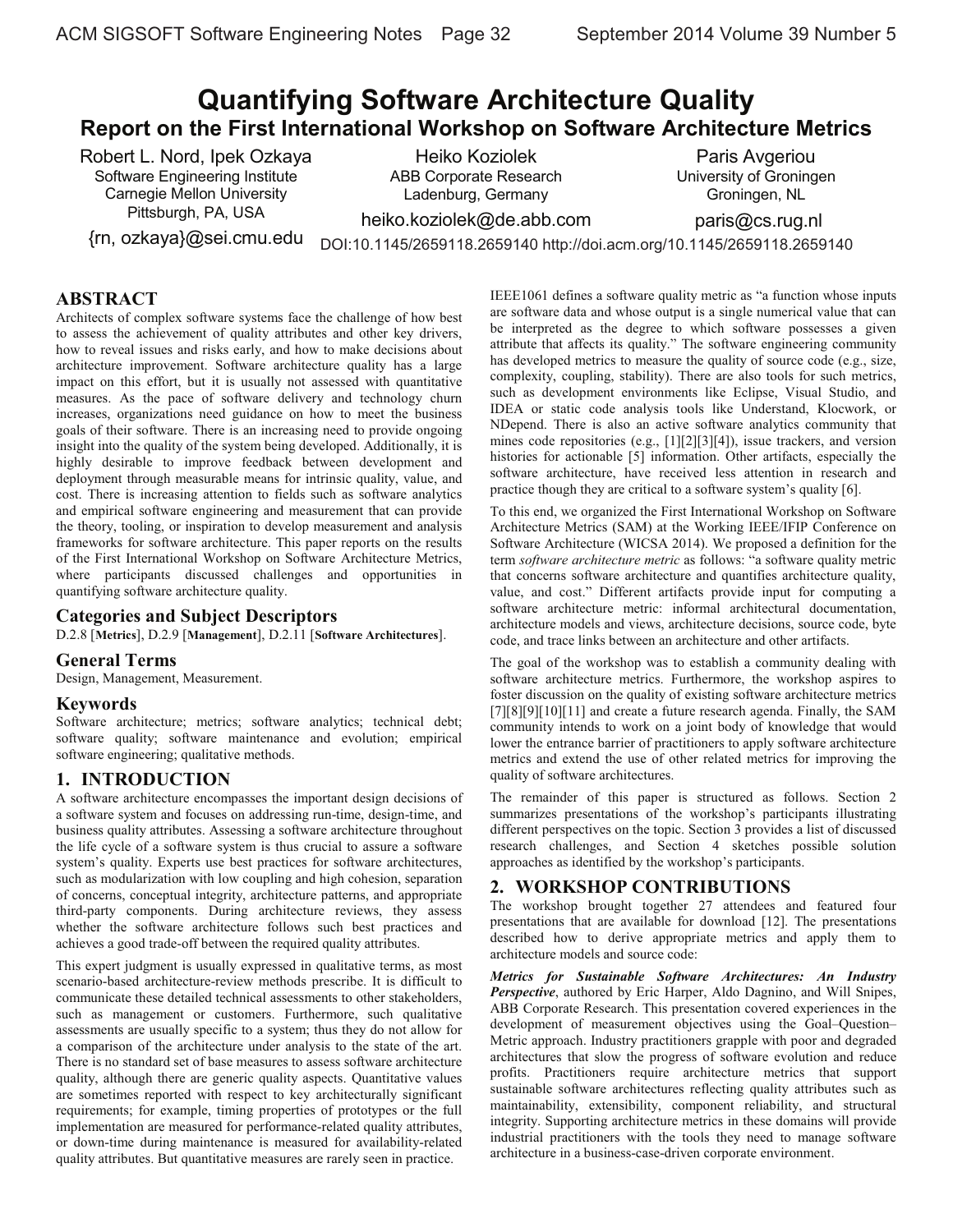*Empirical Evaluation of the Understandability of Architectural Component Diagrams*, authored by Srdjan Stevanetic, Muhammad Atif Javed, and Uwe Zdun, University of Vienna. This presentation reported the results from a study carried out to examine how well software architecture can be conveyed through architectural component diagrams. The statistical evaluation of the results showed that metrics such as the number of components, number of connectors, number of elements, and number of symbols used in the diagrams can decrease architectural understandability when they are above and below a certain threshold that can be roughly predicted. The results indicate that architectural understandability is linearly correlated with the perceived precision and general understandability of the diagrams.

*Toward Quantitative Metrics for Architecture Models*, authored by Stephan Sehestedt, Chih-Hong Cheng, and Eric Bouwers, ABB Corporate Research and Software Improvement Group. Software architectures and their representations in models are instrumental in achieving sustainability and the fulfillment of requirements. In this context, sustainability encompasses cost-efficient maintainability and evolvability, which are central concerns for long-living software systems. Hence, it is important to support an architect in addressing these concerns when designing and evolving architectures. However, there is no framework available in which a designed architecture can be evaluated against these important quality attributes. This presentation addressed this challenge by proposing seven metrics that characterize the completeness, consistency, correctness, and clarity of the architecture documentation.

*On the Challenges in Extracting Metrics from Java Bytecode*, authored by Jean-Guy Schneider, Swinburne University of Technology. Extracting metrics from real-world software systems is generally considered to be a nontrivial task due to challenges in processing large amounts of source code and factors determining what artifacts belong to a system's build. For Java-based systems, the Bytecode generated by compilers is often considered as good as source code for analysis, but without the associated challenges of identifying how the system is to be built. Unless appropriate care is taken, metrics extracted from Java Bytecode can be imprecise or even wrong, especially when common heuristics are used. This presentation elaborated recent experiences in extracting metrics for Java-based systems, the challenges faced, and the approaches taken to use Bytecode as a source for system metrics.

## **3. RESEARCH CHALLENGES**

During the presentations and a subsequent discussion session, the workshop participants discussed desirable properties of software architecture metrics. They should be simple to measure, use, and understand. Ideally they should be computable from the available software development artifacts without manual overhead and provide stable, repeatable results. Each metric should provide actionable information. Finally, they should be measurable in an objective, systemindependent manner so that their values can be compared across systems.

In the discussions, the workshop participants identified a number of research challenges for the SAM community:

*How to codify informal best practices to derive quantitative metrics:* While experienced architects can make a qualitative judgment on the quality of a software architecture, it is difficult to formalize the best practices this judgment is based on. Experienced architects acquired this judgment from executing many projects, but there are only limited efforts to document this knowledge and share it across the community. There are also formalized descriptions of best practices in literature, such as architecture design pattern catalogues, architecture tactics, or architecture styles. Is it possible to express the adherence to such best practices with appropriate metrics that are simple to compute?

*How to measure architecture complexity and ease of change:* There are different notions of how to measure software architecture complexity from descriptions such as the entropy of the component diagrams or the amount and usage of architecturally relevant interfaces. Which measures of architecture complexity are most useful so that architects and developers can take actions on appropriate refactorings? Assessing the ease of change of an architecture requires the identification of likely modification scenarios to the system. Can this measure of technical risk management be captured in an architecture metric comparable across systems?

*How to quantitatively assess the goodness of architecture decisions:*  Architecture design decisions are usually captured in textual form without any quantitative quality indicator. The confidence level of the decision maker regarding each decision and the amount of documented rationale could provide input to a metric for architecture decision quality. Likewise, the coverage of architecturally relevant requirements under the time and budget constraints could be helpful. The challenge is to condense the available information into an objective metric.

*How to incorporate informal artifacts into metrics computations:*  In practice, appropriate software architecture documentation is often not available or is outdated, leaving the source code as the main source of information. Raw data mined from code repositories may be hard to understand and process for architecture metrics. Sometimes, the implementation is not yet available when an assessment of the architecture's quality is desired. However, for many systems, informal artifacts exist in the form of diagrams, whiteboard sketches, tutorials, or architecture guidelines for developers. Can this information be used to derive architecture metrics (e.g., using information retrieval techniques or by appropriately formalizing these artifacts in a short time frame)?

*How to define domain-specific software architecture metrics:*  For certain business domains (e.g., banking, insurance, avionics, industrial) or technical domains (e.g., embedded, distributed, desktop), there might be an opportunity to compare the architecture quality among systems with domain-specific measures. For example, industrial control systems follow certain architectural patterns, whose adherence could be encoded into architectural metrics. Real-time systems have specific architectural features, for which specific metrics could be defined. Domains with more mature architectural approaches, such as reference architectures or architecture frameworks, are good candidates to start an investigation for domain-specific architecture metrics.

#### *When quantitative metrics are more beneficial than qualitative assessments:*

Metrics condense certain facts into a single number and may not be the best representation in many cases. They are tuned for a specific audience and present a quick overview and identification of gaps before drilling down into more details. More detailed qualitative assessments can provide more insight when addressing a low metric score. For best practice adherence, checklists are often used in practice instead of metrics. Therefore, the use cases of software architecture metrics need to be better defined, to evaluate where they are best used in addition to qualitative assessment.

*How to avoid abuse of software architecture metrics:*  Abuse of metrics is not limited to software architecture metrics. Systems are often optimized for certain metrics while disregarding other important issues that are not captured by the applied metrics system. For example, if the quality of a layering structure is captured by metrics, but not the quality of third party components, it is easy to achieve good values for the metric but still implement a poor system. A way to deal with this situation is to use contrasting metrics in order to avoid "blind" optimization of certain metrics. For example, checking homogeneous module sizes could provide a false sense of security if, for example, we have only two similar-sized modules in the system with poor internal structure. Therefore, it is advisable to check for maximum module sizes.

Misusing metrics cannot be prevented, but measures could be taken to limit the amount of abuse. We anticipate that more research challenges will arise once researchers and practitioners gain more experience with software architecture metrics.